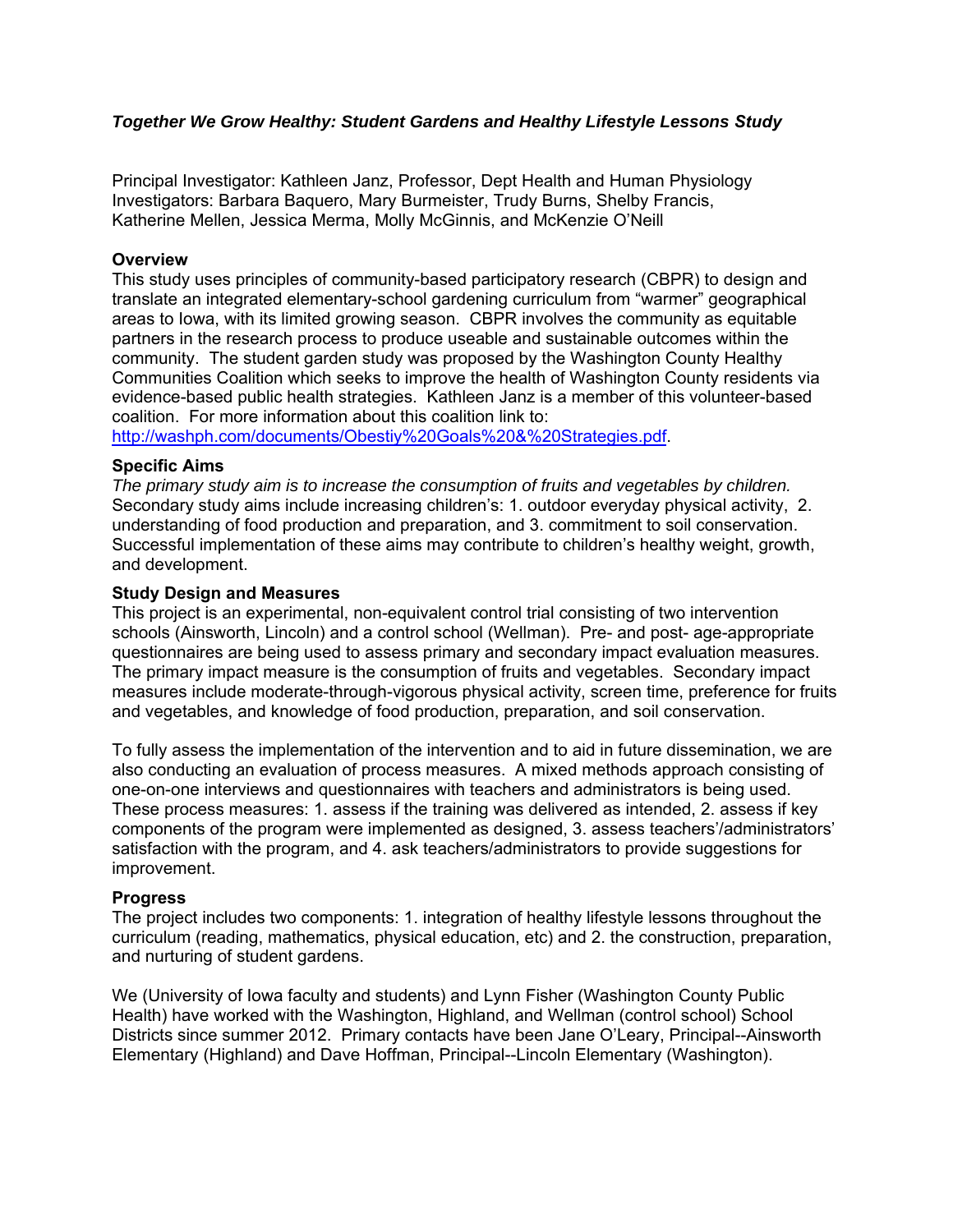In the fall 2012, Principals O'Leary and Hoffman committed their entire school faculty to the project; therefore, our first challenge was to increase the scale of the study from our proposed  $5<sup>th</sup>$  grade only to 3<sup>rd</sup> to 5<sup>th</sup> grade for Lincoln and K to 5<sup>th</sup> grade for Ainsworth. This spring 2013, 30 teachers participated in three in-service workshops taught by Katherine Mellen, Lecturer, Dept of Health and Human Physiology, and Scott Koepke, Soil Educator, New Pioneer Co-Op. With the support of Dr. Mellen and UI Health Promotion students, teachers selected lessons on seeds, soil, nutrients, etc. that they then integrated and taught within the standard elementary school curriculum. Teachers also completed brief process evaluations of these lessons as they delivered them. Children have completed baseline impact questionnaires on fruit and vegetable consumption and everyday physical activity patterns. The Lincoln garden has been built by community members and UI faculty and students. The Ainsworth garden is being built by Ainsworth students---it is partially completed. Some plants have been seeded in both gardens.

#### **Preliminary Results**

UI faculty and students have participated in 20 work sessions (e.g., planning meetings, data collection, parent open houses, teacher training, garden building).

Healthy Lifestyle lessons are being delivered each week to **353 students in Washington and 48 students in Ainsworth.**

Baseline diet and physical activity impact measures were collected on 210 Lincoln students, 30 Ainsworth students, and 20 Wellman (control) students by Health and Human Physiology Graduate students -- Mary Burmeister and Shelby Francis.

Process evaluation via a short electronic questionnaire is currently being completed by teachers after lessons. Mary Burmeister is overseeing this evaluation component.

A tool kit addressing how to design and implement integrated lifestyle lessons into the elementary school curriculum and build a student garden was written by Health and Human Physiology undergraduate students — Molly McGinnis and McKenzie O'Neill.

#### **Plans**

The Washington YMCA day care will tend the Lincoln garden this summer. We are looking for summer support for the Ainsworth garden.

We will re-administer impact questionnaires fall (2013) and late spring (2014). We will continue with the process evaluation fall through spring (2013 to 2014). We will interview teachers and administrators spring 2014. Impact data analysis is planned for summer 2014.

To help ensure financial and labor support for next school year, a flyer and media campaign is being planned by Barbara Baquero, Assistant Professor, Dept of Community and Behavioral Health.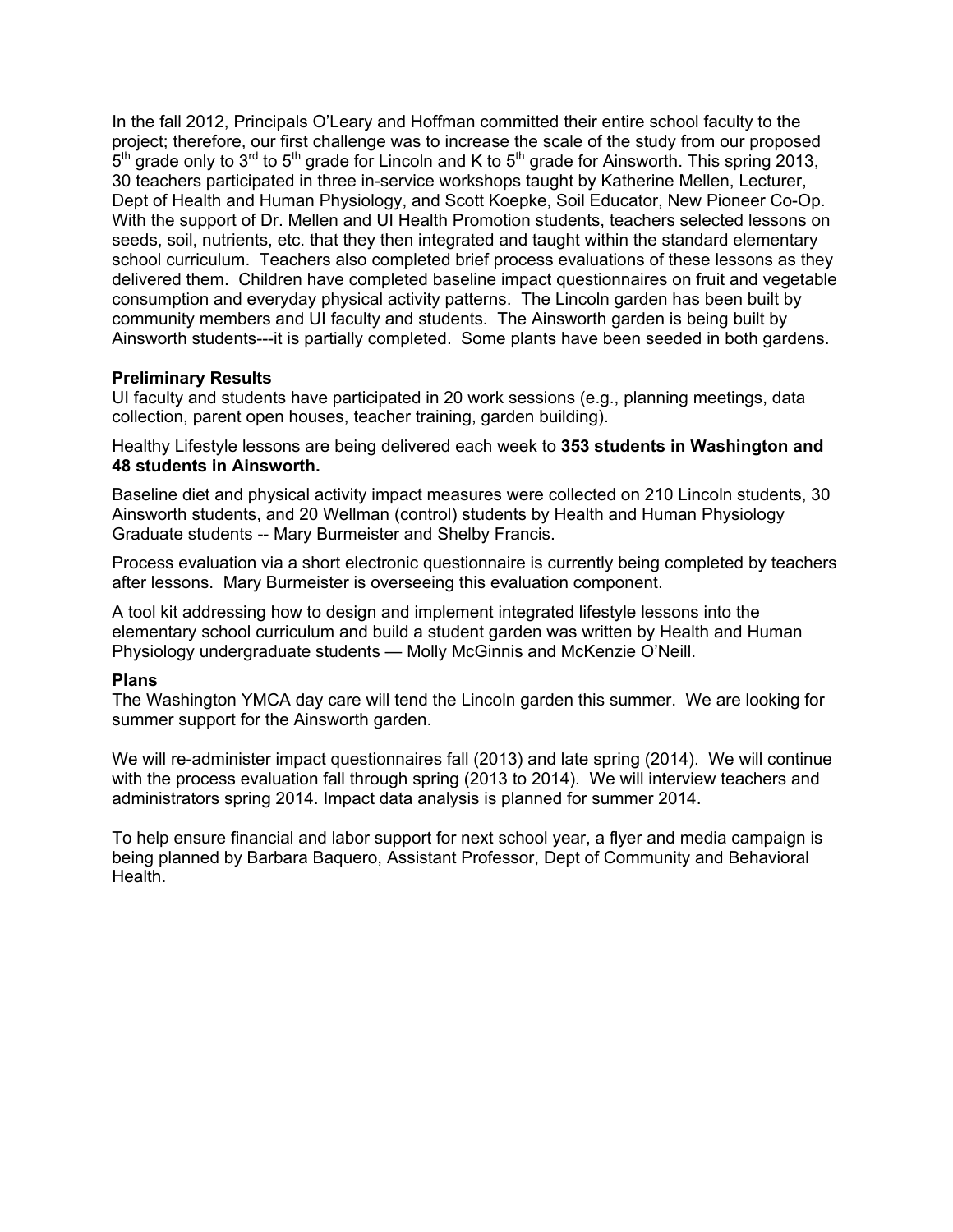UI students, McKenzie O'Neill and Jessica Merma, at Ainsworth School Parent Night



Scott Koepke and UI Katherine Mellen Scott Roepke and Of Ratherine Mellen.<br>
Garden building Ainsworth<br>
Garden building Ainsworth



Garden planning at Lincoln with Dave<br>Hoffman and Scot Koepke



Garden building at Lincoln (backhoe used so no children allowed) with UI Kathy Janz and Molly McGinnis





Seed selection Ainsworth

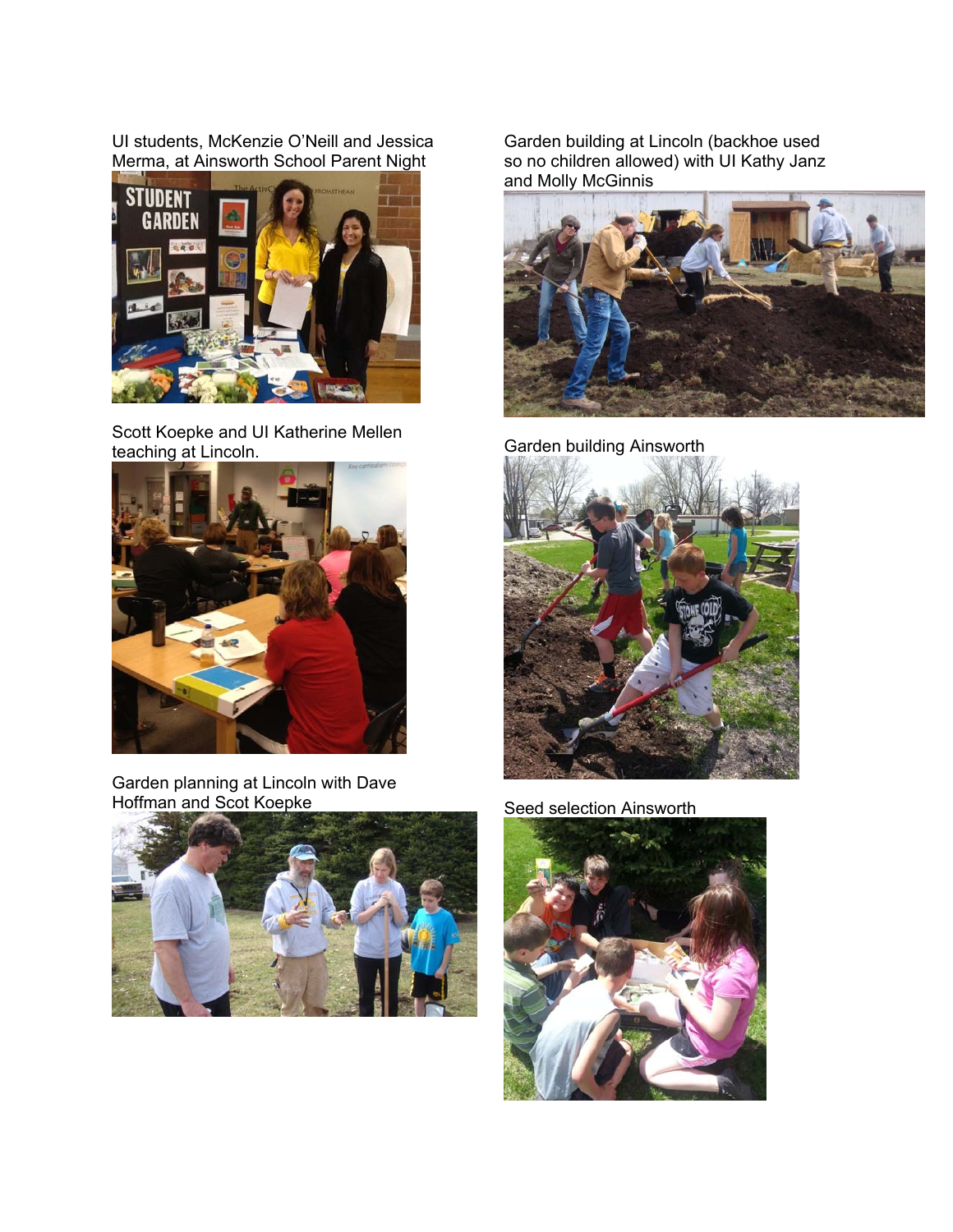"It is important that students understand what nutrients their bodies require to be healthy and where they can get these nutrients. Students also need to understand how we care for the soil effects the nutrients available in our foods."

-Jane O'Leary Principal Ainsworth Elementary

"Student Led Gardens promote learning for children that lasts a lifetime."

-Dave Hoffman Principal Lincoln Elementary

**On e third of Ainsworth & Lincoln 3rd, 4th, & 5th graders are not eating the minimally recommended 5 or more fruits & vegetables per day.**





**Student Gardens & Healthy Lifestyle Lessons**

Working together to meet students' needs!

- Washington Cty Obesity Prevention Task Force
- Hy-Vee
- SoilMates New Pioneer Co-Op
- Washington Cty Public Health
- University of Iowa

Dept Health & Human Physiology Obesity Initiative

Prevention Research Center

Vice President's Office for Research

Provost's Office

## **Together We Grow Healthy**



**Ainsworth Elementary Highland Community School District & Lincoln Elementary Washington Community School District**

**Spring 2013**